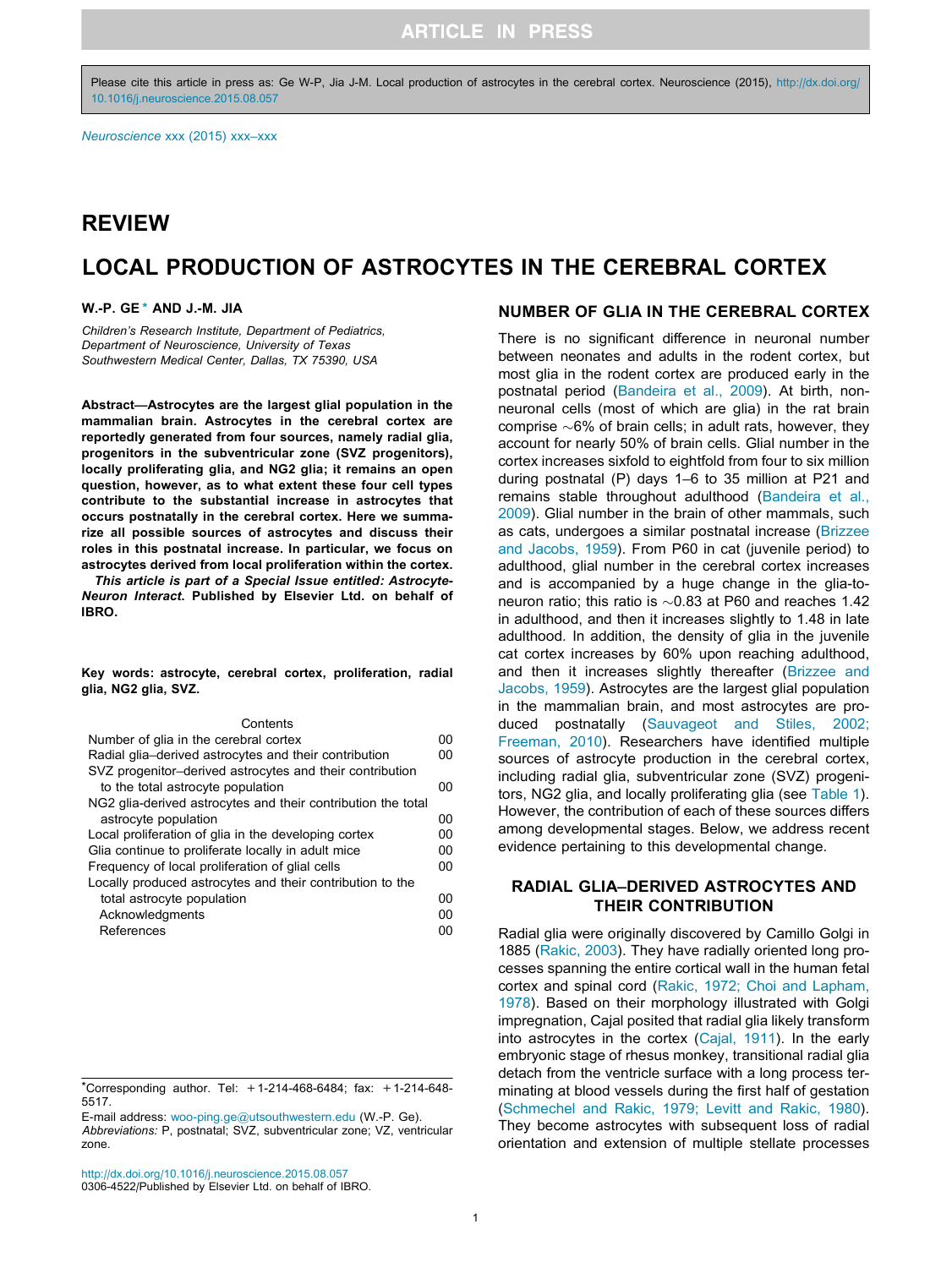#### <span id="page-1-0"></span>2 W.-P. Ge, J.-M. Jia / Neuroscience xxx (2015) xxx–xxx

| <b>Table 1.</b> Sources of astrocytes in the cerebral cortex |  |  |  |
|--------------------------------------------------------------|--|--|--|
|--------------------------------------------------------------|--|--|--|

| Sources                    | <b>Methods</b>                                            | Species       | References                  |
|----------------------------|-----------------------------------------------------------|---------------|-----------------------------|
| Radial glia                | Golgi staining                                            | Monkey        | Schmechel and Rakic (1979)  |
|                            | Labeling with Dil                                         | Ferret        | Voigt (1989)                |
|                            | Labeling with dyes (Dil/DiA)                              | Human (fetus) | deAzevedo et al. (2003)     |
|                            | Organotypic slice cultures and time-lapse imaging         | Rat           | Noctor et al. (2004)        |
|                            | Organotypic slice cultures and time-lapse imaging         | Mouse         | Burns et al. (2009)         |
|                            | Genetic tracing                                           | Mouse         | Magavi et al. (2012)        |
|                            | Adenovirus-Cre infection                                  | Mouse         | Tsai et al. (2012)          |
| SVZ progenitors            | Radioautography                                           | Mouse         | Smart (1961)                |
|                            | Radioautography                                           | Rat           | Lewis (1968)                |
|                            | Radioautography                                           | Rat           | Paterson et al. (1973)      |
|                            | Radioautography                                           | Mouse         | Paterson (1983)             |
|                            | Retroviral labeling                                       | Rat           | Levison et al. (1993)       |
|                            | Retroviral labeling                                       | Rat           | Levison and Goldman (1993)  |
|                            | Retroviral labeling                                       | Mouse         | Marshall and Goldman (2002) |
| NG2 glia                   | Genetic tracing                                           | Mouse         | Zhu et al. (2008)           |
|                            | Genetic tracing                                           | Mouse         | Guo et al. (2009)           |
| Locally proliferating glia | Radioautography                                           | Rat           | Kaplan and Hinds (1980)     |
|                            | Retroviral labeling                                       | Rat           | Price and Thurlow (1988)    |
|                            | Retroviral labeling                                       | Rat           | Levison and Goldman (1993)  |
|                            | Organotypic slice culture and time-lapse imaging          | Mouse         | Burns et al. (2009)         |
|                            | In vivo imaging, retroviral labeling, and genetic tracing | Mouse         | Ge et al. (2012)            |
|                            | Genetic tracing                                           | Mouse         | Magavi et al. (2012)        |

[\(Schmechel and Rakic, 1979](#page-6-0)). Similar observations were reported in the ferret brain [\(Voigt, 1989](#page-6-0)). Radial glia can be labeled via injection of tracers into the pial surface where radial glia endfeet are numerous. The tracers spread from the endfeet to the entire cell body of radial glia, so it is possible for researchers to follow the radial glia lineage ([Voigt, 1989\)](#page-6-0). In newborn ferrets, most tracer-labeled radial glia were found to become astrocytes in postnatal week 3 [\(Voigt, 1989\)](#page-6-0). These results were confirmed by labeling translocating radial glia via DiI injection under the pial surface in the brain of human fetuses [\(deAzevedo et al., 2003\)](#page-5-0) or by labeling foci of radial glia via adenovirus-Cre infection in the mouse cortex [\(Tsai](#page-6-0) [et al., 2012\)](#page-6-0). However, direct live imaging results to demonstrate that radial glia transform into astrocytes were obtained using cultured rat brain slices [\(Noctor](#page-5-0) [et al., 2004\)](#page-5-0). After 114 h of time-lapse imaging with confocal microscopy, the clonal progeny of labeled radial glia were traced after they were infected with GFPexpressing viruses. Individual radial glia began to transform into astrocytes after they completed neurogenesis in late embryonic stages [\(Noctor et al., 2004](#page-5-0)). Radial glia translocated from the ventricular zone (VZ) to the intermediate zone and became immature astrocytes by retracting their long leading processes ([Noctor et al., 2004\)](#page-5-0). The transformed cells were characterized based on their astrocytic electrophysiological properties [\(Noctor et al.,](#page-5-0) [2004](#page-5-0)). Given that astrocytes undergo a dramatic change in morphology during culture, it will be necessary to validate these results using in vivo imaging.

How do astrocytes derived from radial glia contribute to the entire mature astrocyte population in the cerebral cortex? After neurogenesis is completed in the mammalian brain, individual radial glia transform into individual astrocytes [\(Schmechel and Rakic, 1979;](#page-6-0)

[Voigt, 1989; Gressens et al., 1992; Noctor et al., 2004\)](#page-6-0). However, because the astrocyte population of an adult brain is much larger than the radial glial population in a developing brain, the contribution of radial glia–derived astrocytes is believed to be small. Recent results suggest that a single radial glia might yield multiple astrocytes in the cerebral cortex. This is supported by genetic fate mapping with a Thy1.2-Cre mouse line ([Magavi et al.,](#page-5-0) [2012](#page-5-0)). Crossing this line with a reporter line resulted in a low rate of recombination. This enabled the analysis of a single column of clustered cells within the mouse cortex that were produced from an individual radial glia or neural progenitor. The cells in this single column included neurons and astrocytes at a relative ratio ranging from 1:6 to 1:8 ([Magavi et al., 2012](#page-5-0)). In such columns,  $\sim$ 70% of neurons were projection neurons ([Jones, 1993;](#page-5-0) [Wonders and Anderson, 2005](#page-5-0)). According to the calculations of [Magavi et al. \(2012\)](#page-5-0), most of the cortical astrocytes were originally derived from such developmental columns. Interestingly, most labeled cortical columns contained  $\sim$ 3 multiple-astrocyte clusters (a group of GFPexpressing astrocytes each within  $25 \mu m$  of another GFP-expressing astrocyte). The authors mentioned that a single radial glia likely transforms into multiple astrocytes, but so far direct evidence is lacking. Each cluster comprised 1–15 astrocytes (average, 3.6; [Magavi et al.,](#page-5-0) [2012](#page-5-0)). The phenomenon of multiple astrocytes in a single cluster strongly indicates active proliferation of astrocytes within the cortex shortly after their transformation from radial glia. This phenomenon is consistent with timelapse imaging results from brain slices and in vivo results showing that astrocytes enter the cell cycle and proliferate locally in cortical layers ([Burns et al., 2009; Ge et al.,](#page-5-0) [2012](#page-5-0)). Based on the observations of Magavi et al., radial glia contribute one of every 3.6 astrocytes  $(\sim 30\%)$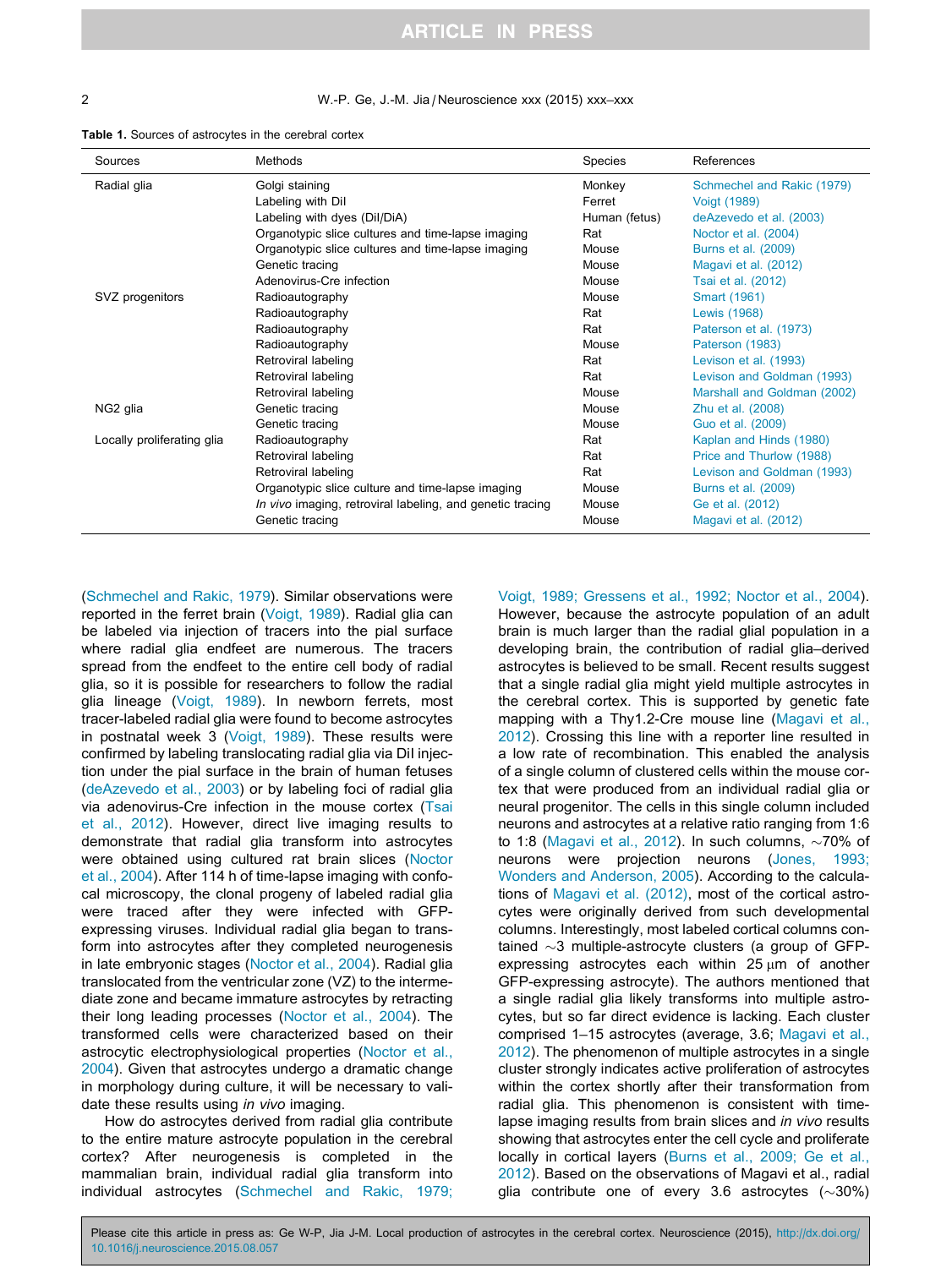## **ARTICLE IN PRESS**

#### W.-P. Ge, J.-M. Jia / Neuroscience xxx (2015) xxx–xxx 33

<span id="page-2-0"></span>

Fig. 1. Four astrocyte sources in the postnatal cerebral cortex. There are four astrocyte sources in the cerebral cortex: radial glia, SVZ-derived progenitors, locally proliferating glia, and NG2 glia. (a) Radial glia translocate from the VZ to the cortex and become immature astrocytes by retracting their long leading processes. (b) Astrocytes derived from the SVZ migrate into the cerebral cortex likely along radial glial shafts. Most radial glia in rodents start to disappear during late embryonic stages, and few remain after postnatal week 2. (c) NG2 glia produce a portion of astrocytes in the ventral cortex of the forebrain. (d) Locally proliferating astrocytes in the cortex undergo symmetric division to generate additional astrocytes. These locally produced astrocytes are a major astrocyte source in the postnatal cortex. Note: locally proliferating astrocytes are originally produced from progenitors in the SVZ and radial glia.

present in the mature cerebral cortex. It is also possible that one radial glia transforms into one astrocyte progenitor ([Noctor et al., 2004](#page-5-0)). These astrocyte progenitors are migratory and retain the capacity to proliferate [\(Burns](#page-5-0) [et al., 2009; Ge et al., 2012](#page-5-0)), and consequently a single radial glia–derived progenitor can produce clusters with multiple astrocytes in the cortex (Fig. 1).

## SVZ PROGENITOR–DERIVED ASTROCYTES AND THEIR CONTRIBUTION TO THE TOTAL ASTROCYTE POPULATION

Abundant evidence has shown that SVZ progenitors produce both astrocytes and oligodendrocytes in the postnatal rodent cerebral cortex ([Smart, 1961; Lewis,](#page-6-0) [1968; Privat and Leblond, 1972; Paterson et al., 1973;](#page-6-0) [Paterson, 1983; Levison and Goldman, 1993; Levison](#page-6-0) [et al., 1993; Marshall and Goldman, 2002; Burns et al.,](#page-6-0) [2009](#page-6-0)). Retroviral infection is frequently used to analyze the progeny of the labeled SVZ progenitors in vivo. Because only a small portion of SVZ-derived progenitors are labeled with this method, however, direct evidence demonstrating the contribution of SVZ-derived astrocytes to the overall astrocyte population is still needed. The difficulty of traditional methods, such as [<sup>3</sup>H]thymidine or BrdU labeling, is that they cannot be used to distinguish the

contribution of SVZ-derived astrocytes from that of radial glia–derived astrocytes and locally produced astrocytes.

Astrocytes derived from the SVZ are believed to migrate to the cerebral cortex along radial glial shafts, as do projection neurons in embryos. In rodents, most radial glia start to disappear beginning in the late embryonic stages, and few remain after postnatal week 2. Shortly after birth, many axons pass through the white matter in the rodent forebrain [\(Wang et al., 2007;](#page-6-0) [Zhou et al., 2013\)](#page-6-0) and likely form a physical barrier to astrocyte migration after disappearance of radial glia; moreover, the number of SVZ progenitor–derived astrocytes that migrate into the cortex with assistance from radial glia also decreases substantially [\(Burns et al.,](#page-5-0) [2009](#page-5-0)). Our group used electroporation to label both SVZ-derived progenitors and VZ radial glia in P0–2 mice and analyzed their progeny 1–2 weeks later. Approximately 25% of astrocytes derived from the VZ and SVZ migrated into six cortical layers, and  $\sim$ 75% remained in the SVZ and white matter ([Ge et al., 2012](#page-5-0)). After P14, SVZ progenitor–derived astrocytes in rats do not colonize the cerebral cortex ([Levison et al., 1993\)](#page-5-0). Because no good method has been developed to efficiently label all SVZ progenitors, we still do not know the percentage of SVZ progenitor–derived astrocytes that contribute to the entire astrocyte population in the postnatal cortex.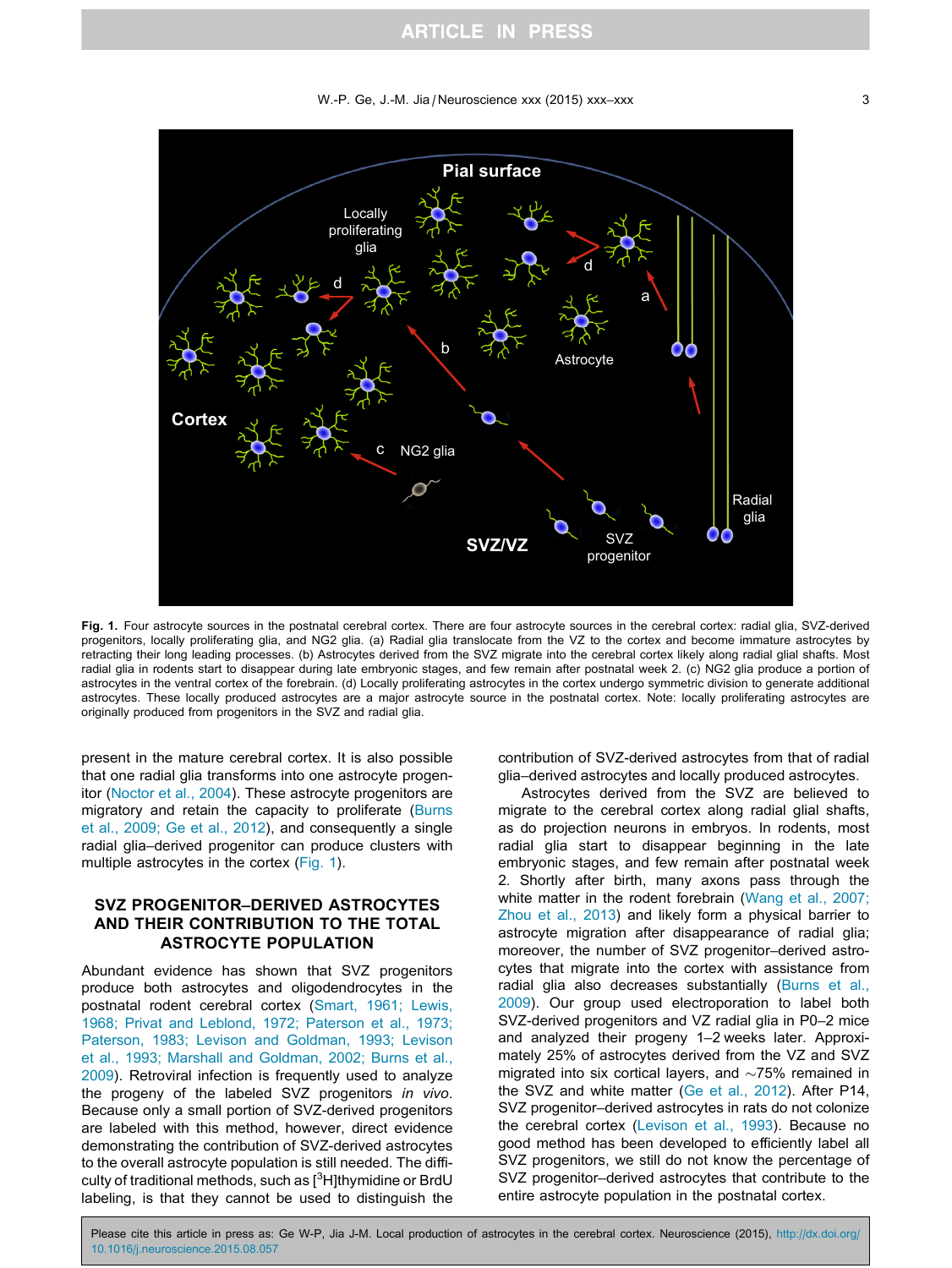### NG2 GLIA-DERIVED ASTROCYTES AND THEIR CONTRIBUTION THE TOTAL ASTROCYTE POPULATION

NG2 glia account for 5–8% of the glial population [\(Levine](#page-5-0) [et al., 2001\)](#page-5-0) and form synapses with neurons [\(Bergles](#page-4-0) [et al., 2000; Lin and Bergles, 2004](#page-4-0)). These glia are the major dividing cells in the nervous system outside of neu-rogenic regions in the adult rodent brain [\(Levine et al.,](#page-5-0) [1993; Horner et al., 2000; Dawson et al., 2003; Kukley](#page-5-0) [et al., 2008; Ge et al., 2009; Geha et al., 2010](#page-5-0)). After pulse-chase with BrdU, 70–75% of BrdU+ cells in the rat cerebral cortex were found to be NG2 glia [\(Dawson](#page-5-0) [et al., 2003](#page-5-0)). It is well established that NG2 glia have the potential to produce both oligodendrocytes and astrocytes in vitro ([Raff et al., 1983\)](#page-6-0). Recently, NG2 glia were found to produce astrocytes in the ventrolateral forebrain of NG2CreBac;Z/EG mice, including the temporal cortex, ventrolateral stratum, septum, hippocampus, and thalamus [\(Zhu et al., 2008\)](#page-6-0). NG2 glia–derived astrocytes contributed 18% and 36% of all astrocytes in the ventral cortical regions of the anterior and posterior forebrain, respectively; however, very few astrocytes were derived from NG2 glia in the dorsal cortex ([Zhu et al., 2008\)](#page-6-0). Moreover, because NG2 glia of these NG2CreBac;Z/EG mice began producing astrocytes in the late embryonic stage [\(Zhu et al., 2008\)](#page-6-0), two independent groups did fate mapping by crossing PdgfraCreER mice with different reporter lines including Rosa26-YFP, Z/EG, and ROSA26-mGFP. They administrated tamoxifen at P4, P30, P45, and P180 and then analyzed the progeny after days or months to analyze whether NG2 glia produced astrocytes in the postnatal brain [\(Rivers et al., 2008;](#page-6-0) [Kang et al., 2010; Clarke et al., 2012](#page-6-0)). Interestingly, both groups found that astrocytes were not produced from NG2 glia in the cerebral cortex. However, another group used Plp-Cre-ERT2;Rosa26-EYFP (Plp implies proteolipid) mice and obtained different results ([Guo et al.,](#page-5-0) [2009](#page-5-0)). Plp promoter activity is restricted to the oligodendrocyte lineage [\(Doerflinger et al., 2003\)](#page-5-0). When Guo et al. administered mice with tamoxifen at P7 and carried out immunochemistry at P15, they observed that astrocytes from NG2 glia were distributed in the ventral forebrain including the piriform cortex, amygdala, and hypothalamus. Of the astrocytes in the ventral cortex, 15.9% were from NG2 glia in these mice ([Guo et al.,](#page-5-0) [2009](#page-5-0)). Interestingly, no astrocytes were seen from NG2 glia in the dorsal cortex, which is consistent with the results from NG2creBac;Z/EG ([Zhu et al., 2008](#page-6-0)). In short, the contribution of astrocytes derived from the oligodendroglial lineage to dorsal cortical astrocytes is zero and to the ventral cortex is possibly small in the postnatal rodent brain.

### LOCAL PROLIFERATION OF GLIA IN THE DEVELOPING CORTEX

Cell proliferation in the cortex has been reported for over a century in different species including dogs, cats, rats, and mice [\(Buchholtz, 1890; Sclavunos, 1899; Hamilton,](#page-4-0) [1901; Addison, 1911; Allen, 1912\)](#page-4-0). The huge advancements in the study of radial glia and SVZ progenitors have

drawn much attention from researchers in the past three decades, but the importance of local glial production has been neglected. There are two peaks of local proliferation of glia in the rat cerebral cortex after birth: the first is at P3–7, and the second is at P16 ([Allen, 1912; Ichikawa](#page-4-0) [et al., 1983](#page-4-0)). Dividing astrocytes mainly contribute to the first peak ([Ge et al., 2012](#page-5-0)), and dividing NG2 glia mainly contribute to the second peak ([Levison et al., 1993;](#page-5-0) [Zerlin et al., 1995; Parnavelas, 1999; Kukley et al.,](#page-5-0) [2008; Ge et al., 2009, 2012](#page-5-0)). The abundance of locally proliferating glia varies in different layers. In P0 rat brain, more dividing glia ( $\sim$ 70%) are located within the inner layers of the cerebral cortex. However, this is reversed in the P4 brain, in which  $\sim$ 70% of all dividing cells from the cerebral cortex are located in the outer layers. At P6–P8, there is no significant difference in the density of proliferating cells between layers ([Ichikawa et al., 1983\)](#page-5-0). It remains unknown why astrocyte proliferation peaks during postnatal week 1 but then ceases shortly after week 2 in the rodent brain.

### GLIA CONTINUE TO PROLIFERATE LOCALLY IN ADULT MICE

Although cell proliferation outside the SVZ and VZ is quite rare in the adult brain, cell division in glia occurs in nearly all major rodent brain regions including the cerebral cortex, corpus callosum, stratum, hypothalamus, and septum ([Messier et al., 1958; Walker and Leblond, 1958; Hain](#page-5-0) [et al., 1961; Smart and Leblond, 1961; Dalton et al.,](#page-5-0) [1968; Dawson et al., 2003](#page-5-0)). The mean percentage of dividing cells at four ages (at age 23, 100, 200, and 400 days) in mouse brain was determined to be: 0.142% in the septum, 0.445% in the corpus callosum, 0.048% in the corpus stratum, 0.058% in the hypothalamus and 0.090% in the cerebral cortex ([Dalton et al., 1968\)](#page-5-0).

Dividing astrocytes can be identified via electron microscopy after [<sup>3</sup>H]thymidine labeling ([Kaplan and](#page-5-0) [Hinds, 1980; Reyners et al., 1986](#page-5-0)). Thirty days after one injection of [<sup>3</sup>H]thymidine, 0.077% of astrocytes in the rat visual cortex underwent division and were labeled ([Kaplan and Hinds, 1980](#page-5-0)). With Ki67 staining in hGFAP-GFP mouse cortical sections, our group observed that 0.30% of astrocytes were undergoing cell division at P48–52 [\(Ge et al., 2012\)](#page-5-0).

## FREQUENCY OF LOCAL PROLIFERATION OF GLIAL CELLS

Do astrocytes undergo cell division multiple times within the first two postnatal weeks in rodents? Clusters with large numbers of glia labeled with  $[3H]$ thymidine (with subsequent visualization via autoradiography) could be observed in the cerebral cortex of both young adult rat and cat brains ([Altman, 1963](#page-4-0)). Retrovirus-mediated gene transfer is an ideal tool for lineage tracing because replication-incompetent retroviruses can be used to introduce new genes (e.g., lacZ or EGFP) into the genome of dividing cells ([Turner and Cepko, 1987](#page-6-0)). The progeny of infected mother cells retains these marker genes. Ventricular cells were labeled via retroviruses at E16 and clonal analysis carried out at P14; clones with 2–3 closely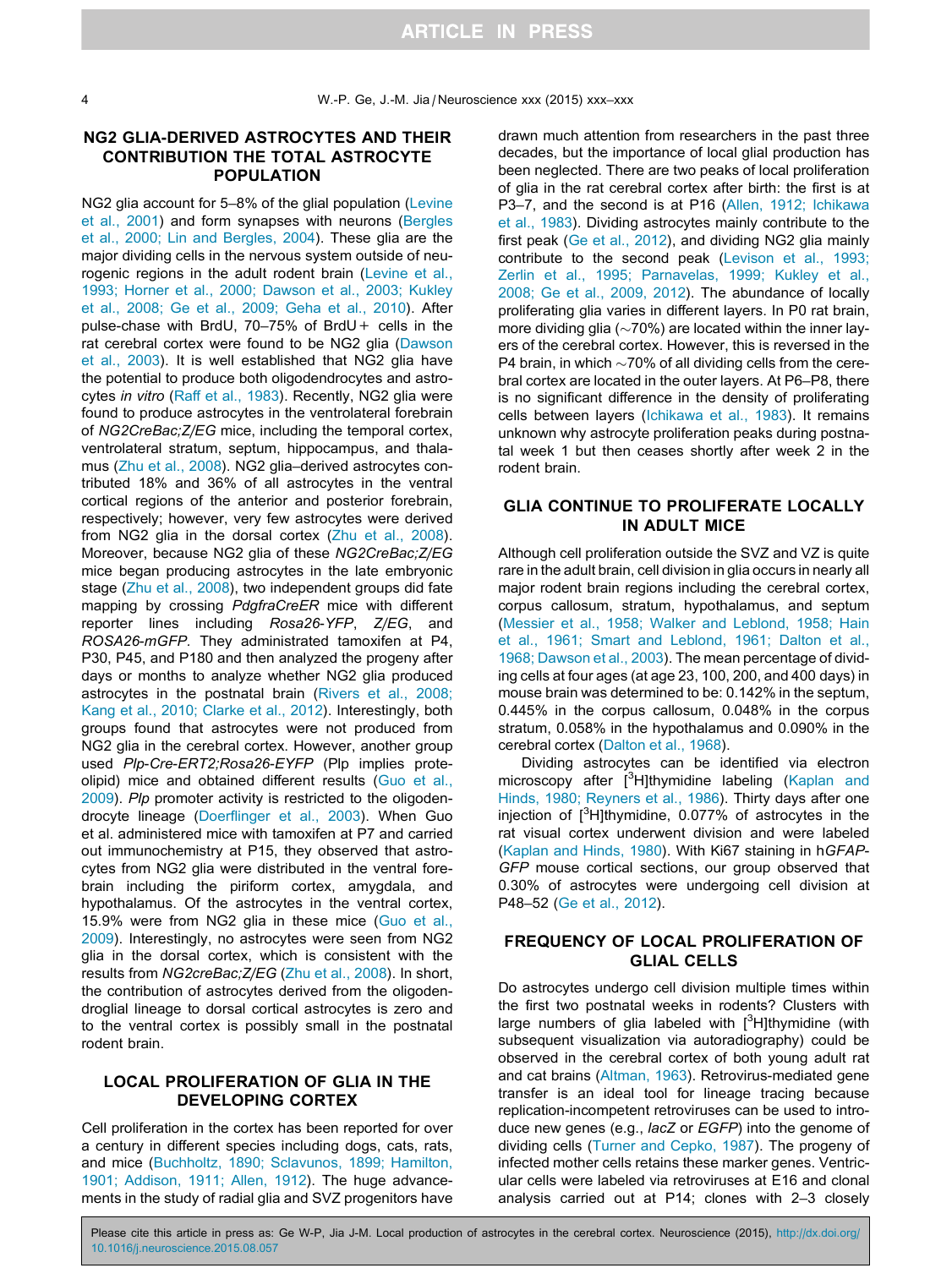<span id="page-4-0"></span>packed glia were observed within the rat cortex, and these clones were produced by local glial proliferation after they migrated into the cortex [\(Price and Thurlow, 1988\)](#page-5-0). A similar phenomenon was also reported in glial clusters by labeling SVZ cells with two retroviruses at extremely low multiplicity of infection that expressed two different markers to ensure that each cluster of cells was derived from an individual cell after its progeny migrated into the rat cerebral cortex [\(Levison and Goldman, 1993](#page-5-0)). The study yielded very interesting results from one of the Thy1.2-Cre mouse lines in that there was a low rate of recombination after the line was crossed with a reporter line ([Magavi](#page-5-0) [et al., 2012\)](#page-5-0). In the progeny, Magavi et al. found that an individual column of cells was produced from a single progenitor or radial glia. Most labeled cortical columns contained astrocyte clusters (a group of  $GFP +$  astrocytes within 25  $\mu$ m of another GFP + astrocyte). Each cluster contained an average of 3.6 astrocytes, indicating that cortical astrocytes entered the cell cycle approximately two times within the cortex. At 2–4 days after dividing, astrocytes in the cerebral cortex can be labeled using GFP-encoding retroviruses ([Ge et al., 2012](#page-5-0)), and  $\sim$ 10% of the retrovirus-infected astrocytes (i.e., that had divided) can be stained by an antibody against Ki67 [\(Ge et al.,](#page-5-0) [2012](#page-5-0)). These observations suggest that some astrocytes enter the cell cycle again shortly after their initial division. In glia, DNA synthesis during S-phase lasts  $\sim$ 10 h [\(Korr et al., 1973](#page-5-0)), and the subsequent G2 lasts 2–3 h [\(Hommes and Leblond, 1967; Korr et al., 1973](#page-5-0)). Dividing astrocytes complete mitosis (from metaphase to telophase) in 2–3 h [\(Ge et al., 2012\)](#page-5-0), and the time needed for an astrocyte to complete one cell cycle is less than 24 h in the developing mouse brain ([Burns et al., 2009\)](#page-5-0). Therefore, cortical astrocytes can potentially amplify their number sixfold to eightfold via local proliferation within a period of 1–2 weeks. Whether all astrocytes in the cerebral cortex—or only a small percentage—have comparable potential to frequently divide remains an open question.

### LOCALLY PRODUCED ASTROCYTES AND THEIR CONTRIBUTION TO THE TOTAL ASTROCYTE POPULATION

Although we have known about local glial proliferation in the brain for a very long time, owing to the diversity of astrocytes from different sources, it was not until recently that we started to understand that the local production of glia is a major source of astrocytes in the cerebral cortex. The main challenge to studying astrocyte generation in the cortex is the lack of specific markers for labeling cortical astrocytes. To date, the efficient way of identifying cortical astrocytes is to fluorescently label them by expressing an exogenous gene such as GFAP-GFP ([Zhuo et al., 1997; Matthias](#page-6-0) [et al., 2003](#page-6-0)) or Aldh1L1-GFP [\(Heintz, 2001\)](#page-5-0) under control of the respective promoter. Alternatively, some researchers have used Aldh1l1-Cre and GFAP-CreER to label astrocytes after a mouse line is crossed with an appropriate reporter line ([Gong et al., 2003; Casper et al., 2007;](#page-5-0) [Chow et al., 2008; Ge et al., 2012; Tien et al., 2012;](#page-5-0)

[Tsai et al., 2012\)](#page-5-0). In such genetic labeling methods, the astrocytes must be distinguished from other glia types (especially NG2 glia) using another method such as electrophysiology or immunostaining ([Matthias et al., 2003;](#page-5-0) [Ge et al., 2012\)](#page-5-0). To determine the contribution of astrocytes derived from local proliferation, we injected retroviruses having a high titer into the cerebral cortex of P0–2 mice with subsequent comparison of the number of virally infected astrocytes with the total number of astrocytes within an infected region after 1 week postinfection. We found that approximately half (46.8%) of the astrocytes were locally produced ([Ge et al., 2012\)](#page-5-0). Because the half-life of infectivity of the retrovirus we used is nearly 8 h at 37 $\degree$ C and retroviruses likely cannot infect all dividing cells, the actual contribution of astrocytes from local production is likely  $>46.8\%$ . These results demonstrate that local production accounts for a major portion of astrocytes in the postnatal cerebral cor-

tex [\(Fig. 1\)](#page-2-0). Although astrocyte generation has been studied for more than a century, certain fundamental questions remain unclear including the following: (1) What is the molecular mechanism underlying the difference in astrocyte sources from different brain regions and different developmental stages? (2) What is the role of neuronal activity in astrocyte production? (3) What mechanisms underlie the interaction between astrocytes and vascular cells and the formation of astrocytic endfeet in the developing brain? New techniques and approaches for glia-specific studies would greatly enhance the ability of researchers to answer these questions.

Acknowledgments—We thank Wei Zhou (Huazhong University of Science and Technology), Edward Kim (UT Southwestern), Grant Li (UCSF), and Chao Guo (UT Southwestern) for their critical reading of the manuscript. This work was supported by a NINDS K99/R00 (U.S.) award (R00NS073735) and startup funds from the Children's Research Institute, UT Southwestern Medical Center, to W.-P.G.

#### REFERENCES

- [Addison WHF \(1911\) The development of the Purkinje cells and of](http://refhub.elsevier.com/S0306-4522(15)00789-7/h0005) [the cortical layers in the cerebellum of the albino rat. J Comp](http://refhub.elsevier.com/S0306-4522(15)00789-7/h0005) [Neurol 21:459–489.](http://refhub.elsevier.com/S0306-4522(15)00789-7/h0005)
- [Allen E \(1912\) The cessation of mitosis in the central nervous system](http://refhub.elsevier.com/S0306-4522(15)00789-7/h0010) [of the albino rat. J Comp Neurol 22:547–568.](http://refhub.elsevier.com/S0306-4522(15)00789-7/h0010)
- [Altman J \(1963\) Autoradiographic investigation of cell proliferation in](http://refhub.elsevier.com/S0306-4522(15)00789-7/h0015) [the brains of rats and cats. Anat Rec 145:573–591](http://refhub.elsevier.com/S0306-4522(15)00789-7/h0015).
- [Bandeira F, Lent R, Herculano-Houzel S \(2009\) Changing numbers](http://refhub.elsevier.com/S0306-4522(15)00789-7/h0020) [of neuronal and non-neuronal cells underlie postnatal brain](http://refhub.elsevier.com/S0306-4522(15)00789-7/h0020) [growth in the rat. Proc Natl Acad Sci U S A 106:14108–14113](http://refhub.elsevier.com/S0306-4522(15)00789-7/h0020).
- [Bergles DE, Roberts JD, Somogyi P, Jahr CE \(2000\) Glutamatergic](http://refhub.elsevier.com/S0306-4522(15)00789-7/h0025) [synapses on oligodendrocyte precursor cells in the hippocampus.](http://refhub.elsevier.com/S0306-4522(15)00789-7/h0025) [Nature 405:187–191.](http://refhub.elsevier.com/S0306-4522(15)00789-7/h0025)
- [Brizzee KR, Jacobs LA \(1959\) The glia/neuron index in the](http://refhub.elsevier.com/S0306-4522(15)00789-7/h0030) [submolecular layers of the motor cortex in the cat. Anat Rec](http://refhub.elsevier.com/S0306-4522(15)00789-7/h0030) [134:97–105](http://refhub.elsevier.com/S0306-4522(15)00789-7/h0030).
- [Buchholtz A \(1890\) Ueber das vorkommen von Karyokinesen in](http://refhub.elsevier.com/S0306-4522(15)00789-7/h0035) [Zellen des Centernervensystems von neugeborenen und jungen](http://refhub.elsevier.com/S0306-4522(15)00789-7/h0035) [Hunden u. Kanininchen. Neurol Centralbl 9:140–142](http://refhub.elsevier.com/S0306-4522(15)00789-7/h0035).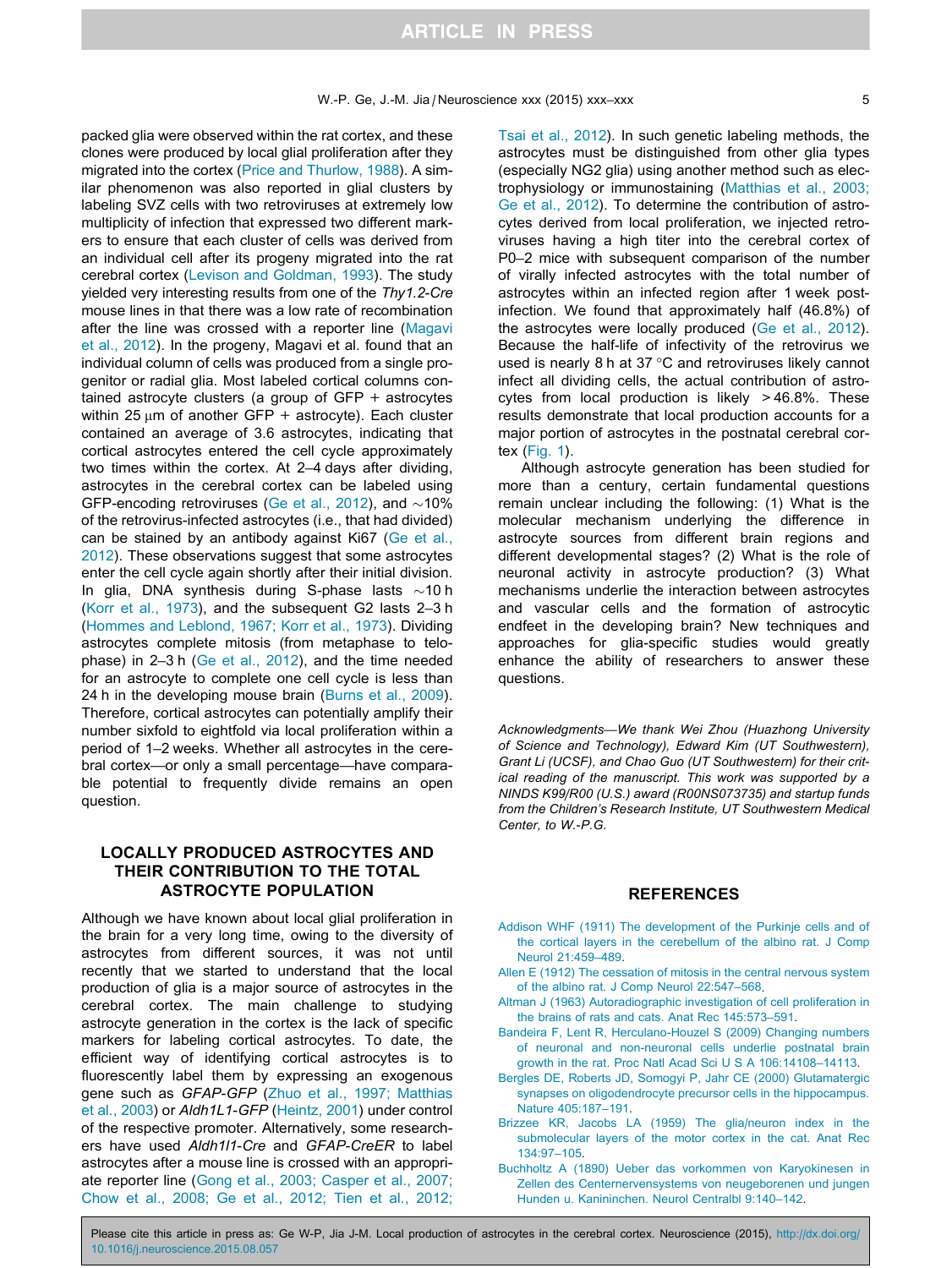## **ARTICLE IN PRESS**

<span id="page-5-0"></span>6 W.-P. Ge, J.-M. Jia / Neuroscience xxx (2015) xxx–xxx

- [Burns KA, Murphy B, Danzer SC, Kuan CY \(2009\) Developmental](http://refhub.elsevier.com/S0306-4522(15)00789-7/h0040) [and post-injury cortical gliogenesis: a genetic fate-mapping study](http://refhub.elsevier.com/S0306-4522(15)00789-7/h0040) [with Nestin-CreER mice. Glia 57:1115–1129](http://refhub.elsevier.com/S0306-4522(15)00789-7/h0040).
- Cajal SRy (1911) Histologie du Système Nerveux de l'Homme et des Vertébrés (French edition reviewed and updated by the author, translated from Spanish by L Azoulay).
- [Casper KB, Jones K, McCarthy KD \(2007\) Characterization of](http://refhub.elsevier.com/S0306-4522(15)00789-7/h0050) [astrocyte-specific conditional knockouts. Genesis 45:292–299](http://refhub.elsevier.com/S0306-4522(15)00789-7/h0050).
- [Choi BH, Lapham LW \(1978\) Radial glia in the human fetal cerebrum:](http://refhub.elsevier.com/S0306-4522(15)00789-7/h0055) [a combined golgi, immunofluorescent and electron microscopic](http://refhub.elsevier.com/S0306-4522(15)00789-7/h0055) [study. Brain Res 149:295–311.](http://refhub.elsevier.com/S0306-4522(15)00789-7/h0055)
- [Chow LM, Zhang J, Baker SJ \(2008\) Inducible Cre recombinase](http://refhub.elsevier.com/S0306-4522(15)00789-7/h0060) [activity in mouse mature astrocytes and adult neural precursor](http://refhub.elsevier.com/S0306-4522(15)00789-7/h0060) [cells. Transgenic Res 17:919–928.](http://refhub.elsevier.com/S0306-4522(15)00789-7/h0060)
- [Clarke LE, Young KM, Hamilton NB, Li H, Richardson WD, Attwell D](http://refhub.elsevier.com/S0306-4522(15)00789-7/h0065) [\(2012\) Properties and fate of oligodendrocyte progenitor cells in](http://refhub.elsevier.com/S0306-4522(15)00789-7/h0065) [the corpus callosum, motor cortex, and piriform cortex of the](http://refhub.elsevier.com/S0306-4522(15)00789-7/h0065) [mouse. J Neurosci 32:8173–8185](http://refhub.elsevier.com/S0306-4522(15)00789-7/h0065).
- [Dalton MM, Hommes OR, Leblond CP \(1968\) Correlation of glial](http://refhub.elsevier.com/S0306-4522(15)00789-7/h0070) [proliferation with age in the mouse brain. J Comp Neurol](http://refhub.elsevier.com/S0306-4522(15)00789-7/h0070) [134:397–400](http://refhub.elsevier.com/S0306-4522(15)00789-7/h0070).
- [Dawson MR, Polito A, Levine JM, Reynolds R \(2003\) NG2](http://refhub.elsevier.com/S0306-4522(15)00789-7/h0075) [expressing glial progenitor cells: an abundant and widespread](http://refhub.elsevier.com/S0306-4522(15)00789-7/h0075) [population of cycling cells in the adult rat CNS. Mol Cell Neurosci](http://refhub.elsevier.com/S0306-4522(15)00789-7/h0075) [24:476–488](http://refhub.elsevier.com/S0306-4522(15)00789-7/h0075).
- [deAzevedo LC, Fallet C, Moura-Neto V, Daumas-Duport C, Hedin-](http://refhub.elsevier.com/S0306-4522(15)00789-7/h0080)[Pereira C, Lent R \(2003\) Cortical radial glial cells in human](http://refhub.elsevier.com/S0306-4522(15)00789-7/h0080) [fetuses: depth-correlated transformation into astrocytes. J](http://refhub.elsevier.com/S0306-4522(15)00789-7/h0080) [Neurobiol 55:288–298](http://refhub.elsevier.com/S0306-4522(15)00789-7/h0080).
- [Doerflinger NH, Macklin WB, Popko B \(2003\) Inducible site-specific](http://refhub.elsevier.com/S0306-4522(15)00789-7/h0085) [recombination in myelinating cells. Genesis 35\(1\):63–72](http://refhub.elsevier.com/S0306-4522(15)00789-7/h0085).
- [Freeman MR \(2010\) Specification and morphogenesis of astrocytes.](http://refhub.elsevier.com/S0306-4522(15)00789-7/h0090) [Science 330:774–778](http://refhub.elsevier.com/S0306-4522(15)00789-7/h0090).
- [Ge WP, Zhou W, Luo Q, Jan LY, Jan YN \(2009\) Dividing glial cells](http://refhub.elsevier.com/S0306-4522(15)00789-7/h0095) [maintain differentiated properties including complex morphology](http://refhub.elsevier.com/S0306-4522(15)00789-7/h0095) [and functional synapses. Proc Natl Acad Sci U S A 106:328–333](http://refhub.elsevier.com/S0306-4522(15)00789-7/h0095).
- [Ge WP, Miyawaki A, Gage FH, Jan YN, Jan LY \(2012\) Local](http://refhub.elsevier.com/S0306-4522(15)00789-7/h0100) [generation of glia is a major astrocyte source in postnatal cortex.](http://refhub.elsevier.com/S0306-4522(15)00789-7/h0100) [Nature 484:376–380.](http://refhub.elsevier.com/S0306-4522(15)00789-7/h0100)
- [Geha S, Pallud J, Junier MP, Devaux B, Leonard N, Chassoux F,](http://refhub.elsevier.com/S0306-4522(15)00789-7/h0105) [Chneiweiss H, Daumas-Duport C, Varlet P \(2010\) NG2+/Olig2+](http://refhub.elsevier.com/S0306-4522(15)00789-7/h0105) [cells are the major cycle-related cell population of the adult human](http://refhub.elsevier.com/S0306-4522(15)00789-7/h0105) [normal brain. Brain Pathol 20:399–411](http://refhub.elsevier.com/S0306-4522(15)00789-7/h0105).
- [Gong S, Zheng C, Doughty ML, Losos K, Didkovsky N, Schambra](http://refhub.elsevier.com/S0306-4522(15)00789-7/h0110) [UB, Nowak NJ, Joyner A, Leblanc G, Hatten ME, Heintz N \(2003\)](http://refhub.elsevier.com/S0306-4522(15)00789-7/h0110) [A gene expression atlas of the central nervous system based on](http://refhub.elsevier.com/S0306-4522(15)00789-7/h0110) [bacterial artificial chromosomes. Nature 425:917–925](http://refhub.elsevier.com/S0306-4522(15)00789-7/h0110).
- [Gressens P, Richelme C, Kadhim HJ, Gadisseux JF, Evrard P \(1992\)](http://refhub.elsevier.com/S0306-4522(15)00789-7/h0115) [The germinative zone produces the most cortical astrocytes after](http://refhub.elsevier.com/S0306-4522(15)00789-7/h0115) [neuronal migration in the developing mammalian brain. Biol](http://refhub.elsevier.com/S0306-4522(15)00789-7/h0115) [Neonate 61:4–24.](http://refhub.elsevier.com/S0306-4522(15)00789-7/h0115)
- [Guo F, Ma J, McCauley E, Bannerman P, Pleasure D \(2009\) Early](http://refhub.elsevier.com/S0306-4522(15)00789-7/h0120) [postnatal proteolipid promoter-expressing progenitors produce](http://refhub.elsevier.com/S0306-4522(15)00789-7/h0120) [multilineage cells in vivo. J Neurosci 29:7256–7270](http://refhub.elsevier.com/S0306-4522(15)00789-7/h0120).
- [Hain RF, Rieke WO, Everett NB \(1961\) Evidence of mitosis in](http://refhub.elsevier.com/S0306-4522(15)00789-7/h0125) [neuroglia as revealed by radioautography employing tritiated](http://refhub.elsevier.com/S0306-4522(15)00789-7/h0125) [thymidine. J Neuropathol Exp Neurol 20:141–157.](http://refhub.elsevier.com/S0306-4522(15)00789-7/h0125)
- [Hamilton A \(1901\) The division of differentiated cells in the central](http://refhub.elsevier.com/S0306-4522(15)00789-7/h0130) [nervous system of the white rat. J Comp Neurol 11:297–320.](http://refhub.elsevier.com/S0306-4522(15)00789-7/h0130)
- [Heintz N \(2001\) BAC to the future: the use of bac transgenic mice for](http://refhub.elsevier.com/S0306-4522(15)00789-7/h0135) [neuroscience research. Nat Rev Neurosci 2:861–870](http://refhub.elsevier.com/S0306-4522(15)00789-7/h0135).
- [Hommes OR, Leblond CP \(1967\) Mitotic division of neuroglia in the](http://refhub.elsevier.com/S0306-4522(15)00789-7/h0140) [normal adult rat. J Comp Neurol 129:269–278](http://refhub.elsevier.com/S0306-4522(15)00789-7/h0140).
- [Horner PJ, Power AE, Kempermann G, Kuhn HG, Palmer TD,](http://refhub.elsevier.com/S0306-4522(15)00789-7/h0145) [Winkler J, Thal LJ, Gage FH \(2000\) Proliferation and](http://refhub.elsevier.com/S0306-4522(15)00789-7/h0145) [differentiation of progenitor cells throughout the intact adult rat](http://refhub.elsevier.com/S0306-4522(15)00789-7/h0145) [spinal cord. J Neurosci 20:2218–2228.](http://refhub.elsevier.com/S0306-4522(15)00789-7/h0145)
- [Ichikawa M, Shiga T, Hirata Y \(1983\) Spatial and temporal pattern of](http://refhub.elsevier.com/S0306-4522(15)00789-7/h0150) [postnatal proliferation of glial cells in the parietal cortex of the rat.](http://refhub.elsevier.com/S0306-4522(15)00789-7/h0150) [Dev Brain Res 9:181–187](http://refhub.elsevier.com/S0306-4522(15)00789-7/h0150).
- [Jones EG \(1993\) GABAergic neurons and their role in cortical](http://refhub.elsevier.com/S0306-4522(15)00789-7/h0155) [plasticity in primates. Cereb Cortex 3:361–372](http://refhub.elsevier.com/S0306-4522(15)00789-7/h0155).
- [Kang SH, Fukaya M, Yang JK, Rothstein JD, Bergles DE \(2010\) NG2](http://refhub.elsevier.com/S0306-4522(15)00789-7/h0160) [+ CNS glial progenitors remain committed to the oligodendrocyte](http://refhub.elsevier.com/S0306-4522(15)00789-7/h0160) [lineage in postnatal life and following neurodegeneration. Neuron](http://refhub.elsevier.com/S0306-4522(15)00789-7/h0160) [68:668–681](http://refhub.elsevier.com/S0306-4522(15)00789-7/h0160).
- [Kaplan MS, Hinds JW \(1980\) Gliogenesis of astrocytes and](http://refhub.elsevier.com/S0306-4522(15)00789-7/h0165) [oligodendrocytes in the neocortical grey and white matter of the](http://refhub.elsevier.com/S0306-4522(15)00789-7/h0165) [adult rat: electron microscopic analysis of light radioautographs. J](http://refhub.elsevier.com/S0306-4522(15)00789-7/h0165) [Comp Neurol 193:711–727](http://refhub.elsevier.com/S0306-4522(15)00789-7/h0165).
- [Korr H, Schultze B, Maurer W \(1973\) Autoradiographic investigations](http://refhub.elsevier.com/S0306-4522(15)00789-7/h0170) [of glial proliferation in the brain of adult mice. I. The DNA](http://refhub.elsevier.com/S0306-4522(15)00789-7/h0170) [synthesis phase of neuroglia and endothelial cells. J Comp Neurol](http://refhub.elsevier.com/S0306-4522(15)00789-7/h0170) [150:169–175](http://refhub.elsevier.com/S0306-4522(15)00789-7/h0170).
- [Kukley M, Kiladze M, Tognatta R, Hans M, Swandulla D, Schramm J,](http://refhub.elsevier.com/S0306-4522(15)00789-7/h0175) [Dietrich D \(2008\) Glial cells are born with synapses. FASEB J](http://refhub.elsevier.com/S0306-4522(15)00789-7/h0175) [22:2957–2969.](http://refhub.elsevier.com/S0306-4522(15)00789-7/h0175)
- [Levine JM, Stincone F, Lee YS \(1993\) Development and](http://refhub.elsevier.com/S0306-4522(15)00789-7/h0180) [differentiation of glial precursor cells in the rat cerebellum. Glia](http://refhub.elsevier.com/S0306-4522(15)00789-7/h0180) [7:307–321.](http://refhub.elsevier.com/S0306-4522(15)00789-7/h0180)
- [Levine JM, Reynolds R, Fawcett JW \(2001\) The oligodendrocyte](http://refhub.elsevier.com/S0306-4522(15)00789-7/h0185) [precursor cell in health and disease. Trends Neurosci 24:39–47](http://refhub.elsevier.com/S0306-4522(15)00789-7/h0185).
- [Levison SW, Goldman JE \(1993\) Both oligodendrocytes and](http://refhub.elsevier.com/S0306-4522(15)00789-7/h0190) [astrocytes develop from progenitors in the subventricular zone](http://refhub.elsevier.com/S0306-4522(15)00789-7/h0190) [of postnatal rat forebrain. Neuron 10:201–212](http://refhub.elsevier.com/S0306-4522(15)00789-7/h0190).
- [Levison SW, Chuang C, Abramson BJ, Goldman JE \(1993\) The](http://refhub.elsevier.com/S0306-4522(15)00789-7/h0195) [migrational patterns and developmental fates of glial precursors in](http://refhub.elsevier.com/S0306-4522(15)00789-7/h0195) [the rat subventricular zone are temporally regulated.](http://refhub.elsevier.com/S0306-4522(15)00789-7/h0195) [Development 119:611–622.](http://refhub.elsevier.com/S0306-4522(15)00789-7/h0195)
- [Levitt P, Rakic P \(1980\) Immunoperoxidase localization of glial](http://refhub.elsevier.com/S0306-4522(15)00789-7/h0200) [fibrillary acidic protein in radial glial cells and astrocytes of the](http://refhub.elsevier.com/S0306-4522(15)00789-7/h0200) [developing rhesus monkey brain. J Comp Neurol 193:815–840](http://refhub.elsevier.com/S0306-4522(15)00789-7/h0200).
- [Lewis PD \(1968\) The fate of the subependymal cell in the adult rat](http://refhub.elsevier.com/S0306-4522(15)00789-7/h0205) [brain, with a note on the origin of microglia. Brain 91:721–738](http://refhub.elsevier.com/S0306-4522(15)00789-7/h0205).
- [Lin SC, Bergles DE \(2004\) Synaptic signaling between GABAergic](http://refhub.elsevier.com/S0306-4522(15)00789-7/h0210) [interneurons and oligodendrocyte precursor cells in the](http://refhub.elsevier.com/S0306-4522(15)00789-7/h0210) [hippocampus. Nat Neurosci 7:24–32](http://refhub.elsevier.com/S0306-4522(15)00789-7/h0210).
- [Magavi S, Friedmann D, Banks G, Stolfi A, Lois C \(2012\) Coincident](http://refhub.elsevier.com/S0306-4522(15)00789-7/h0215) [generation of pyramidal neurons and protoplasmic astrocytes in](http://refhub.elsevier.com/S0306-4522(15)00789-7/h0215) [neocortical columns. J Neurosci 32:4762–4772.](http://refhub.elsevier.com/S0306-4522(15)00789-7/h0215)
- [Marshall CA, Goldman JE \(2002\) Subpallial dlx2-expressing cells](http://refhub.elsevier.com/S0306-4522(15)00789-7/h0220) [give rise to astrocytes and oligodendrocytes in the cerebral cortex](http://refhub.elsevier.com/S0306-4522(15)00789-7/h0220) [and white matter. J Neurosci 22:9821–9830](http://refhub.elsevier.com/S0306-4522(15)00789-7/h0220).
- Matthias K, Kirchhoff F, Seifert G, Hüttmann K, Matyash M, Kettenmann H, Steinhäuser C (2003) Segregated expression of [AMPA-type glutamate receptors and glutamate transporters](http://refhub.elsevier.com/S0306-4522(15)00789-7/h0225) [defines distinct astrocyte populations in the mouse](http://refhub.elsevier.com/S0306-4522(15)00789-7/h0225) hippocampus. J Neurosci 23:1750-1758.
- [Messier B, Leblond CP, Smart I \(1958\) Presence of DNA synthesis](http://refhub.elsevier.com/S0306-4522(15)00789-7/h0230) [and mitosis in the brain of young adult mice. Exp Cell Res](http://refhub.elsevier.com/S0306-4522(15)00789-7/h0230) [14:224–226](http://refhub.elsevier.com/S0306-4522(15)00789-7/h0230).
- Noctor SC, Martínez-Cerdeño V, Ivic L, Kriegstein AR (2004) Cortical [neurons arise in symmetric and asymmetric division zones and](http://refhub.elsevier.com/S0306-4522(15)00789-7/h0235) [migrate through specific phases. Nat Neurosci 7:136–144](http://refhub.elsevier.com/S0306-4522(15)00789-7/h0235).
- [Parnavelas JG \(1999\) Glial cell lineages in the rat cerebral cortex.](http://refhub.elsevier.com/S0306-4522(15)00789-7/h0240) [Exp Neurol 156:418–429.](http://refhub.elsevier.com/S0306-4522(15)00789-7/h0240)
- [Paterson JA \(1983\) Dividing and newly produced cells in the corpus](http://refhub.elsevier.com/S0306-4522(15)00789-7/h0245) [callosum of adult mouse cerebrum as detected by light](http://refhub.elsevier.com/S0306-4522(15)00789-7/h0245) [microscopic radioautography. Anat Anz 153:149–168.](http://refhub.elsevier.com/S0306-4522(15)00789-7/h0245)
- [Paterson JA, Privat A, Ling EA, Leblond CP \(1973\) Investigation of](http://refhub.elsevier.com/S0306-4522(15)00789-7/h0250) [glial cells in semithin sections. 3. Transformation of](http://refhub.elsevier.com/S0306-4522(15)00789-7/h0250) [subependymal cells into glial cells, as shown by](http://refhub.elsevier.com/S0306-4522(15)00789-7/h0250) [radioautography after 3 H-thymidine injection into the lateral](http://refhub.elsevier.com/S0306-4522(15)00789-7/h0250) [ventricle of the brain of young rats. J Comp Neurol 149:83–102](http://refhub.elsevier.com/S0306-4522(15)00789-7/h0250).
- [Price J, Thurlow L \(1988\) Cell lineage in the rat cerebral cortex: a](http://refhub.elsevier.com/S0306-4522(15)00789-7/h0255) [study using retroviral-mediated gene transfer. Development](http://refhub.elsevier.com/S0306-4522(15)00789-7/h0255) [104:473–482](http://refhub.elsevier.com/S0306-4522(15)00789-7/h0255).
- [Privat A, Leblond CP \(1972\) The subependymal layer and](http://refhub.elsevier.com/S0306-4522(15)00789-7/h0260) [neighboring region in the brain of the young rat. J Comp Neurol](http://refhub.elsevier.com/S0306-4522(15)00789-7/h0260) [146:277–302](http://refhub.elsevier.com/S0306-4522(15)00789-7/h0260).